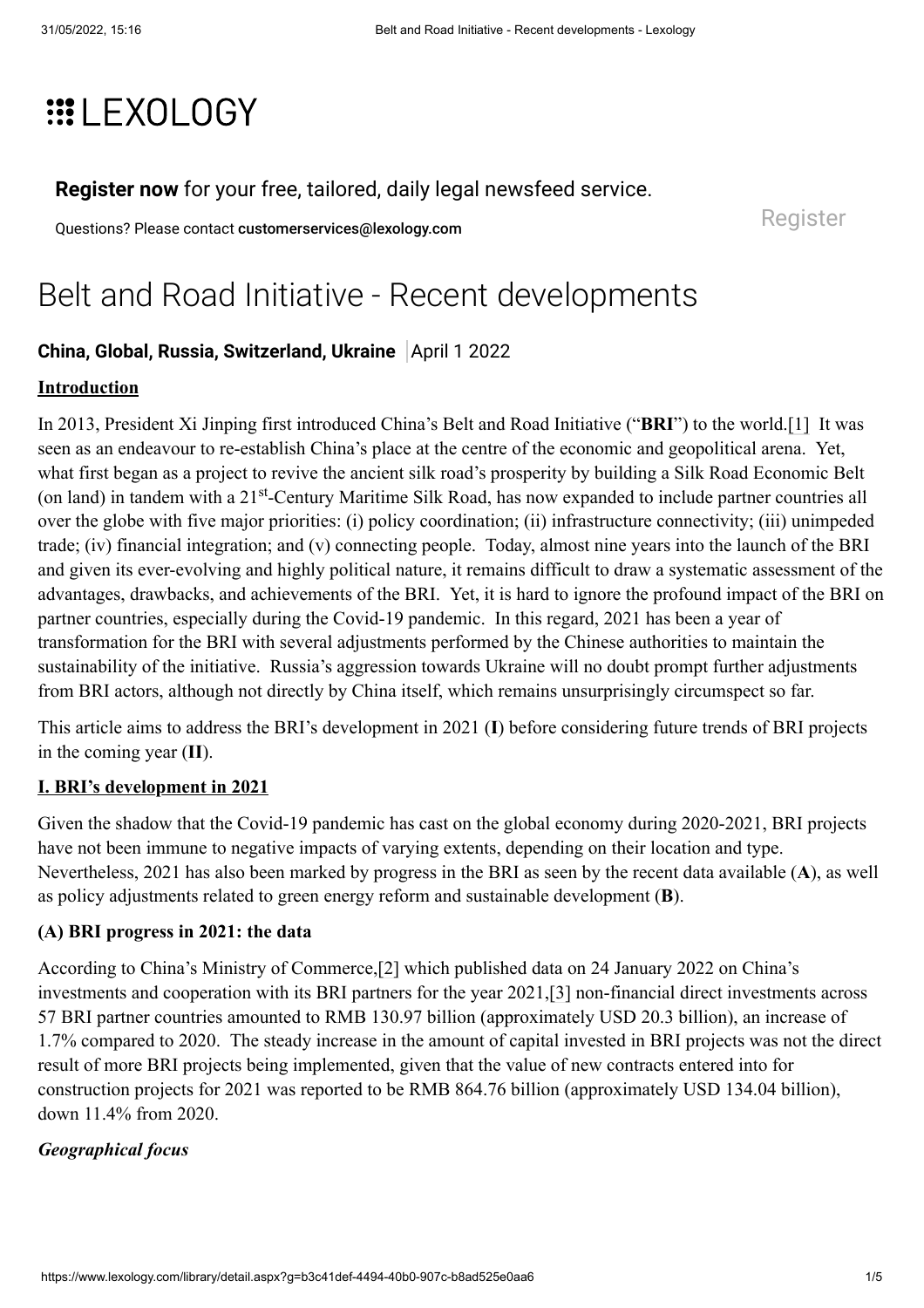While there continues to be a significant number of new investment projects in East Asia,[\[4\]](https://d.docs.live.net/7203487638d3e196/Desktop/Fw__New_Article_for_publication/Belt%20and%20Road%20Initiative%20-%20Recent%20developments.docx#_ftn4) there has also been an increasing focus on the development and financing of new BRI projects in African and Middle Eastern BRI partner countries in 2021[.\[5\]](https://d.docs.live.net/7203487638d3e196/Desktop/Fw__New_Article_for_publication/Belt%20and%20Road%20Initiative%20-%20Recent%20developments.docx#_ftn5)

For example, Iraq has been a significant recipient of BRI investment in 2021.[\[6\]](https://d.docs.live.net/7203487638d3e196/Desktop/Fw__New_Article_for_publication/Belt%20and%20Road%20Initiative%20-%20Recent%20developments.docx#_ftn6) In September 2021, CITIC Construction won the bid for the first and second phases of the construction of the Al Khairat heavy oil power plant in the Karbala province.[\[7\]](https://d.docs.live.net/7203487638d3e196/Desktop/Fw__New_Article_for_publication/Belt%20and%20Road%20Initiative%20-%20Recent%20developments.docx#_ftn7) Each phase of the project is expected to be worth approximately USD 2.85 billion. CITIC Construction will lead the project as the EPC general contractor and is additionally involved in assisting the owner in obtaining financing for the project with the Iraqi government as guarantor.[\[8\]](https://d.docs.live.net/7203487638d3e196/Desktop/Fw__New_Article_for_publication/Belt%20and%20Road%20Initiative%20-%20Recent%20developments.docx#_ftn8)

Other BRI energy projects in Iraq agreed in 2021 include the development of the Mansuriya gas field by Sinopec together with Iraq's Midland Oil Company as well as a 2 GW power PV project, currently in permission stage developed and owned by power Construction Corporation of China valued at USD 3.7 billion. Aside from energy projects, Chinese contractors have also been active in 2021 in the infrastructure space in Iraq, with four aviation-related construction projects reportedly worth USD 810 million, including the rebuilding of the Nasiryiah International Airport.[\[9\]](https://d.docs.live.net/7203487638d3e196/Desktop/Fw__New_Article_for_publication/Belt%20and%20Road%20Initiative%20-%20Recent%20developments.docx#_ftn9)

## *Industry focus*

In terms of industry focus of BRI project[s\[10\],](https://d.docs.live.net/7203487638d3e196/Desktop/Fw__New_Article_for_publication/Belt%20and%20Road%20Initiative%20-%20Recent%20developments.docx#_ftn10) as to be expected the energy and transport sectors remain the focus of BRI projects in 2021 – eight out of the ten largest projects indexed by the CGIT with values ranging from USD 1.32 billion to USD 7.07 billion fall within these two categories. Within the transport sector, rail projects take the lead as a sub-category, with four out of the five of the largest BRI projects belonging to this subsector. As regards the energy sector, while oil remains the most important sub-category, 19 out of the 42 entries recorded by the CGIT are hydro and alternative energy projects – which accords with China's announcements of a shift of BRI investment towards renewable/sustainable energy projects.

#### **(B) The BRI in 2021: policy changes**

The BRI has also undergone some interesting policy shifts, such as the move towards a focus on green energy and sustainable development. Pursuant to the official guidelines dated 5 January 2022 and published the next day by the Chinese government (关于印发《对外投资合作建设项目生态环境保护指南》的通知) (the "**Notice**"), the twenty-five provisions of the guidance are aimed at promoting sustainable development, the green BRI concept, improving environmental protection and management in foreign investment projects, and providing a better level of service in new construction project opportunities[.\[11\]](https://d.docs.live.net/7203487638d3e196/Desktop/Fw__New_Article_for_publication/Belt%20and%20Road%20Initiative%20-%20Recent%20developments.docx#_ftn11)

According to Article 3 of the Notice, companies either investing in or directly responsible for foreign investment projects should comply with ecological and environmental laws, regulations, and policy standards of the host state and, to the extent such standards are not available or relatively low, they are encouraged to adopt international common rules and standards or, if stricter, China's standards. The Notice then sets out the obligations and recommendations that companies are expected to take into account at each stage of their investment. At the pre-investment stage of a merger or acquisition, for example, Article 5 of the Notice recommends implementing due diligence to properly evaluate ecological and environmental risks of the target, while Article 6 sets out obligations for corresponding analysis of environmental impacts which are mandatory before a construction project commences. Such obligations are similarly provided for subsequent phases of a project, from implementation to operation and, finally, decommissioning or closure of the project.

Sector-specific guidelines have also been provided. For instance, Article 10 of the Notice requires companies to prioritise clean and green renewable energy projects over other types of energy projects. In relation to another key sector of BRI projects, transportation infrastructure, Article 13 of the Notice provides, for example, that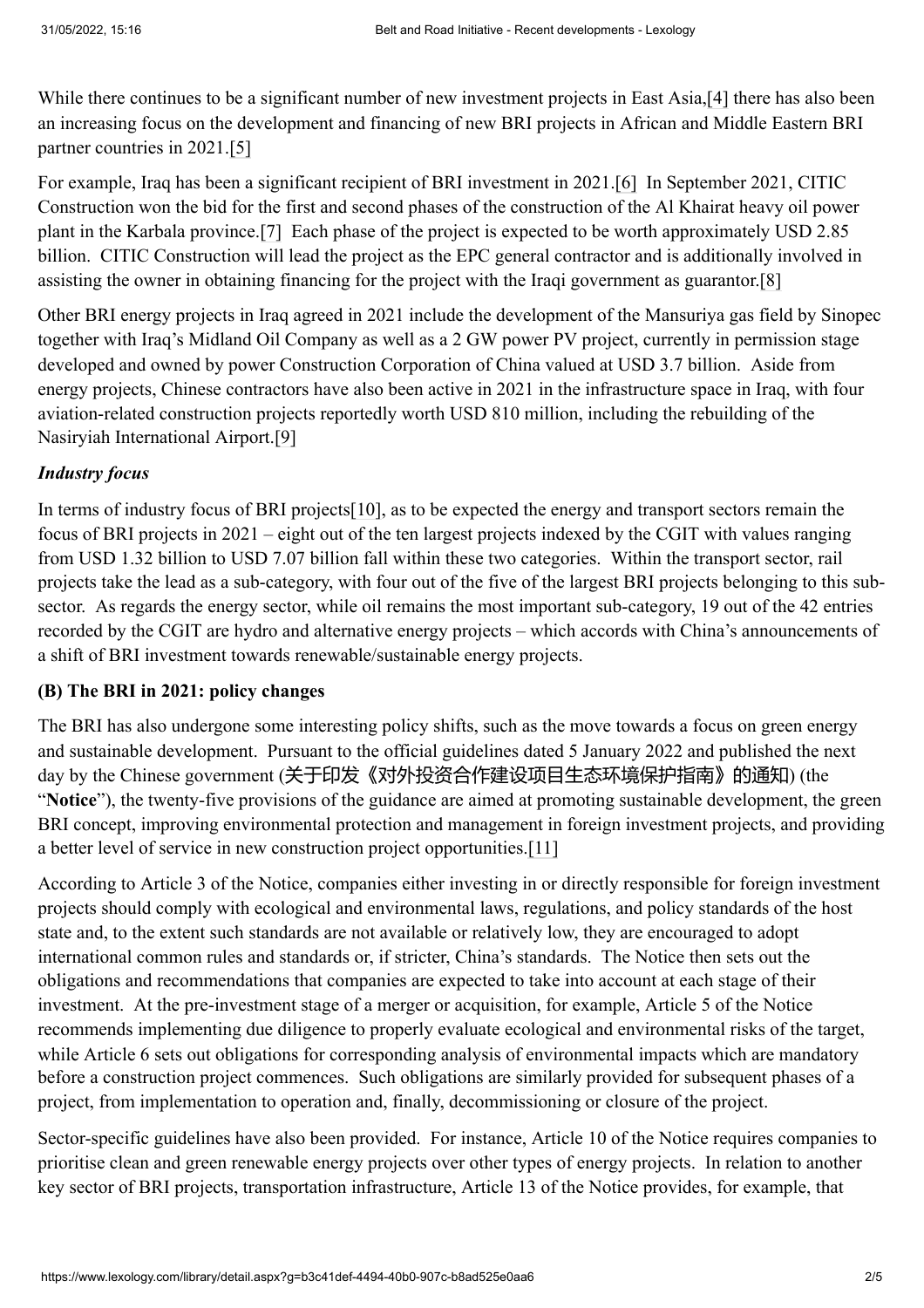companies are to select routes and sites which minimise the environmental impact of the project and avoid nature reserves and important wildlife habitats.

# **II. Future trends / BRI in the next year**

Next, investors will be keen to (**A**) ascertain the impact of recent geopolitical developments on the BRI before (**B**) considering the possible challenges that lie ahead for BRI projects and the parties involved.

#### **(A) The BRI and Russia's aggression on Ukraine**

China's stance in the first days of the conflict initiated by Russia's unprovoked invasion of Ukraine has been unsurprising: urging restraint on the ground and pleading for dialogue between the two countries. It has refused to back either side publicly, thereby walking on a tightrope given that Russia's aggression on Ukraine arguably runs afoul of China's traditional defence of state sovereignty and territorial integrity. Such appearance of neutrality can also be understood by the deep political economic ties Russia and China enjoy, and the fact that the BRI "ground" segment and corridors run through Russia and numerous former CIS countries (Azerbaijan, Uzbekistan and Kazakhstan).

The Russian government's war of aggression has brought about a new dimension to the relationship between China, Russia, and Ukraine. China cannot risk antagonising Russia for fear that all these projects may be derailed if Russia were minded to exercise its influence over its former satellite states; however, China also has significant economic ties with Ukraine and a sizeable population of Chinese nationals living in Ukraine (at least before the onset of the invasion).[\[12\]](https://d.docs.live.net/7203487638d3e196/Desktop/Fw__New_Article_for_publication/Belt%20and%20Road%20Initiative%20-%20Recent%20developments.docx#_ftn12) Conversely, Russia cannot afford to lose China's unofficial support for fear of further isolating itself, especially in the light of the harsh sanctions that have been imposed on it by Western nations as a result of its invasion.

#### **(B) Looking ahead – where do these developments take us?**

The geopolitical events of this year, coupled with the gradual policy shift of the BRI in the past year towards greener energy and sustainable development, will have major consequences in terms of disputes relating to BRI projects or countries.

In relation to sustainable development, it is unclear the extent to which the Notice may make any real impact towards the nature and conduct of BRI projects. While the language of some of its provisions suggests that there is a positive obligation of compliance (the use of the word " $\overline{\mathbf{\Xi}}$ ", i.e., have to), in contrast with other provisions which are aspirational in nature (e.g., "尽量避免", i.e., avoid as much as possible), there are no real means of enforcing such positive obligations provided in the Notice itself. Furthermore, although China was meant to have ended coal financing last year, in the first half of 2021 Chinese developers committed to an involvement in three new coal power plant projects in Bosnia, Indonesia and Vietnam respectively[.\[13\]](https://d.docs.live.net/7203487638d3e196/Desktop/Fw__New_Article_for_publication/Belt%20and%20Road%20Initiative%20-%20Recent%20developments.docx#_ftn13) With recent reports this year of how the Chinese financing institutions will cease financing the planned Bosnian coal power plant[,\[14\]](https://d.docs.live.net/7203487638d3e196/Desktop/Fw__New_Article_for_publication/Belt%20and%20Road%20Initiative%20-%20Recent%20developments.docx#_ftn14) such reversal of position in contravention of previously agreed deals may result in disputes arising between Chinese banks and/or companies and their counterparties in BRI partner countries.

Reports of other troubled transactions have also recently come to light. One flagship BRI project that has been under scrutiny is the financing, construction, and operation of the USD 3.8 billion Mombasa-Nairobi standard gauge railway in Kenya. In 2021, it was reported that Kenya had taken over operation of the railway from China Road and Bridge Corporation ("**CRBC**"), having become increasingly dissatisfied with the railway's operating costs[.\[15\]](https://d.docs.live.net/7203487638d3e196/Desktop/Fw__New_Article_for_publication/Belt%20and%20Road%20Initiative%20-%20Recent%20developments.docx#_ftn15) The contract between Kenya Railways and CRBC has also been subject to litigation in Kenya on the grounds that the procurement process, which was not open to public tender, did not comply with Kenya's 2005 public procurement laws.[\[16\]](https://d.docs.live.net/7203487638d3e196/Desktop/Fw__New_Article_for_publication/Belt%20and%20Road%20Initiative%20-%20Recent%20developments.docx#_ftn16) Another railway project which has run into difficulties in the past year is the Joydebpur-Ishwardi double-line project in Bangladesh, one of two major railway expansion projects in the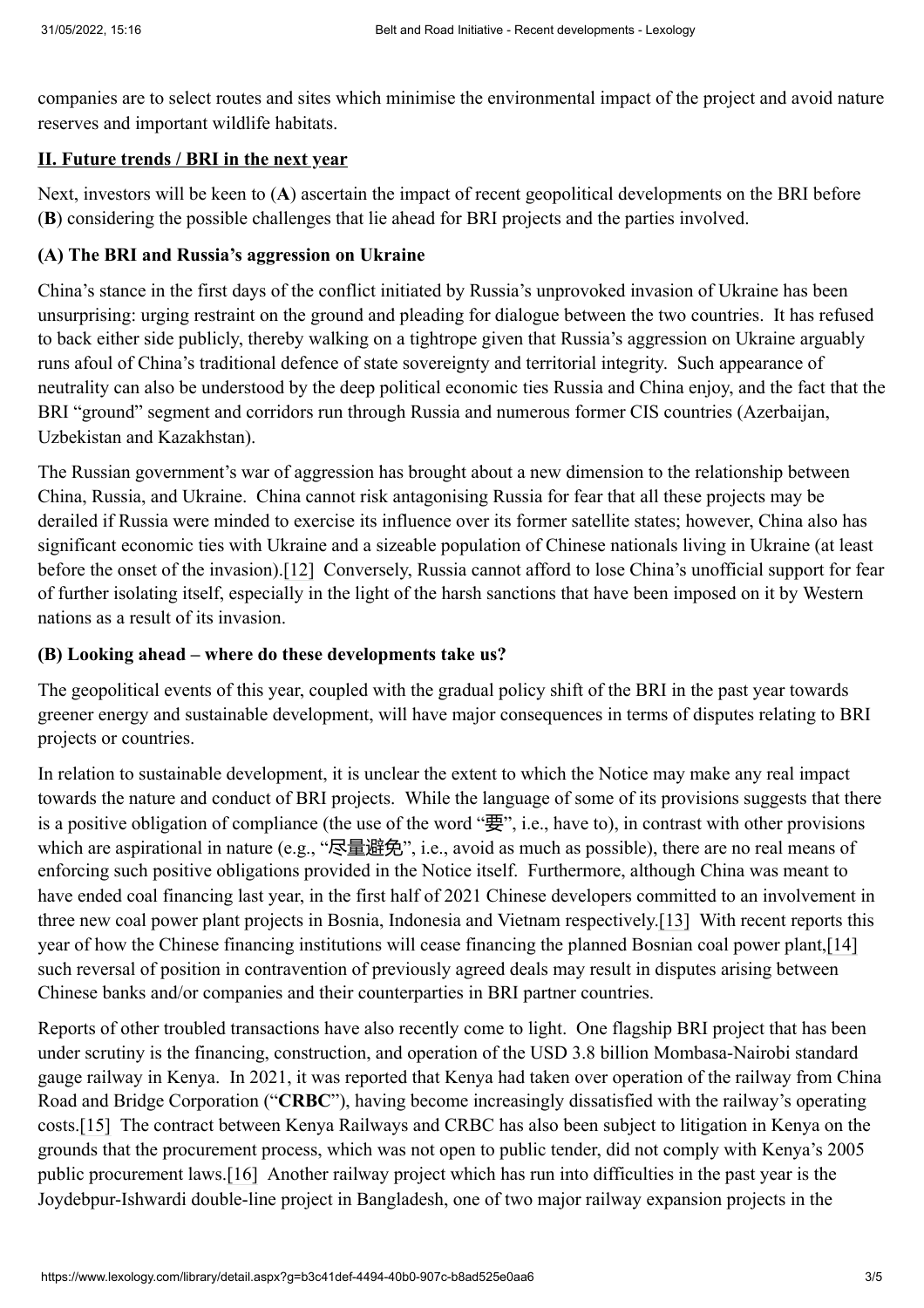country. Although it was previously agreed during Xi's visit to Bangladesh in 2016 that this would be one of the several projects funded by China, in June 2021 it was reported that the Chinese would be pulling funding from the project[.\[17\]](https://d.docs.live.net/7203487638d3e196/Desktop/Fw__New_Article_for_publication/Belt%20and%20Road%20Initiative%20-%20Recent%20developments.docx#_ftn17) Another BRI project that has generated significant attention is the development of the Doraleh Container Terminal and the Port/Free Trade Zone in Djibouti. Indeed, it have given rise to several arbitrations worth hundreds of millions of dollars and has spun off litigation in a number of jurisdictions.[\[18\]](https://d.docs.live.net/7203487638d3e196/Desktop/Fw__New_Article_for_publication/Belt%20and%20Road%20Initiative%20-%20Recent%20developments.docx#_ftn18) Recently, in January 2022, the Hong Kong Court of Appeal finally handed down its ruling in relation to the ongoing litigation in Hong Kong commenced by DP World against China Merchants Port Holdings Company Limited ("**China Merchants**") regarding the latter's negotiations and dealings with the Djibouti government for the development of this project, citing *inter alia* a breach of Djibouti's New Civil Code and, alternatively, unfair competition[.\[19\]](https://d.docs.live.net/7203487638d3e196/Desktop/Fw__New_Article_for_publication/Belt%20and%20Road%20Initiative%20-%20Recent%20developments.docx#_ftn19) The Court of Appeal dismissed China Merchants' appeal for the matter to be heard in Djibouti instead of Hong Kong, agreeing with the lower court that China Merchants has not discharged its burden of proof of showing the Djibouti Court to be clearly or distinctly more appropriate as the forum for trial notwithstanding the fact that Djibouti law is the governing law of the claims[.\[20\]](https://d.docs.live.net/7203487638d3e196/Desktop/Fw__New_Article_for_publication/Belt%20and%20Road%20Initiative%20-%20Recent%20developments.docx#_ftn20) These examples of troubled transactions are evidence of the challenge faced by both Chinese contractors and their foreign counterparties when navigating such complex projects involving multiple parties, state and private, over an extended period of time.

Regarding the Russian aggression in Ukraine, the sanctions exercised by the US, the EU and their allies may have had an indirect adverse impact on Chinese companies dealing with both Russian counterparties and EU/US counterparties. In practice, Chinese companies seeking to continue doing business in sanctioning countries may have to, like their EU/US counterparts, stop collaborating on Russian projects to avoid the bite of such sanctions. Such decisions halting business operations in the relevant countries will undoubtedly bring a wave of contract terminations, specific performance claims and *force majeure* and/or hardship notices under the relevant applicable laws.

Ukraine itself also participates in the BRI and multiple Chinese-backed projects and investments have already been implemented in the country.[\[21\]](https://d.docs.live.net/7203487638d3e196/Desktop/Fw__New_Article_for_publication/Belt%20and%20Road%20Initiative%20-%20Recent%20developments.docx#_ftn21) In this regard, the Russian invasion would have caused and continue to cause (i) work stoppages (due to the destruction of sites or employee evacuations); (ii) partial or total disruption of supply chains relevant to BRI projects (with additional costs and delays being borne and disputes as to the liability for these costs arising); and/or (iii) disruption to existing supply contracts for natural resources (with disputes arising also over indexation issues).

## **Conclusion**

In 2021, BRI projects have mostly continued to progress, with growth recovering after the Covid-19 pandemic which brought the world economy to a standstill. The policy shift towards clean and green energy and construction projects has also presented new challenges to BRI actors to adapt their participation in existing and new BRI projects.

However, while the war in Ukraine continues, uncertainties surrounding energy security will deepen. In the circumstance, and if China continues to maintain a somewhat neutral position on the conflict, economic ties between China and Russia could increase as sanctions driven by the West narrow Russian companies' options for economic partnership.

In practice, in 2022, this means that BRI investors will need to focus on:

- Understanding the impact of Ukraine sanctions on their existing commercial and contractual relationships;
- Protecting their contractual rights in existing projects by securing communications and carefully monitoring and documenting any change in their ability to perform their obligations given changed